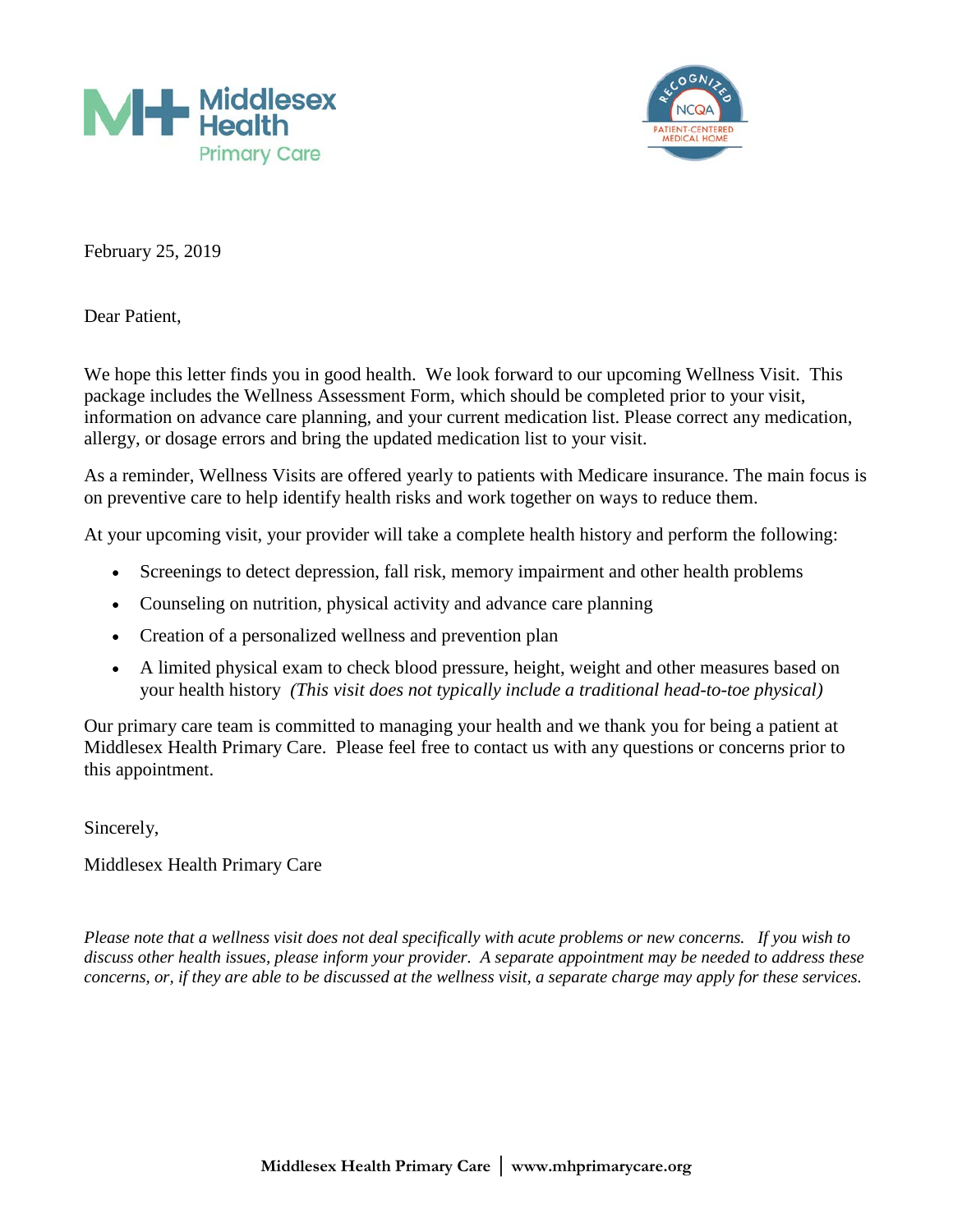

# **Introduction to Advance Care Planning**

### **What is Advance Care Planning?**

Making plans now for the care you want when you have a serious illness or when you may become unable to make your own decisions or speak for yourself is often called "Advance Care Planning."

It involves learning about your illness, understanding treatment options, wishes and preferences for the type of care you wish to receive as well as how to appoint someone to make decisions on your behalf.

#### **How to go about Advance Care Planning?**

Working to create an Advance Directive with the help of family, legal services, your physician and other healthcare providers can outline your wishes

#### **What is an Advance Directive?**

An Advance Directive is a legal document in which you may provide directions or express your preferences about medical care and/or to appoint someone to act on your behalf

Advance Directives are used when you are unable to make or communicate decisions about your medical treatment.

It is recommended that they be prepared before any condition or event occurs that causes you to be unable to actively make a decision about your medical care.

In Connecticut, they include the living will or health care instructions and the appointment of a health care representative.

#### **Preparing for the future**

If you already have an Advance Directive, make sure to share a copy with your healthcare provider and the person you have named as your health care representative.

If you do not have one, please discuss this further with your provider at your upcoming Wellness Visit. Our office will provide you with a booklet with additional information to help with the process or you can access it online at [www.MHPrimaryCare.org/Resources](http://www.mhprimarycare.org/Resources)

#### **Additional helpful resources:**

<http://www.cdc.gov/aging/advancecareplanning/> <http://mayoclinichealthsystem.org/locations/mankato/for-patients/advance-care-planning>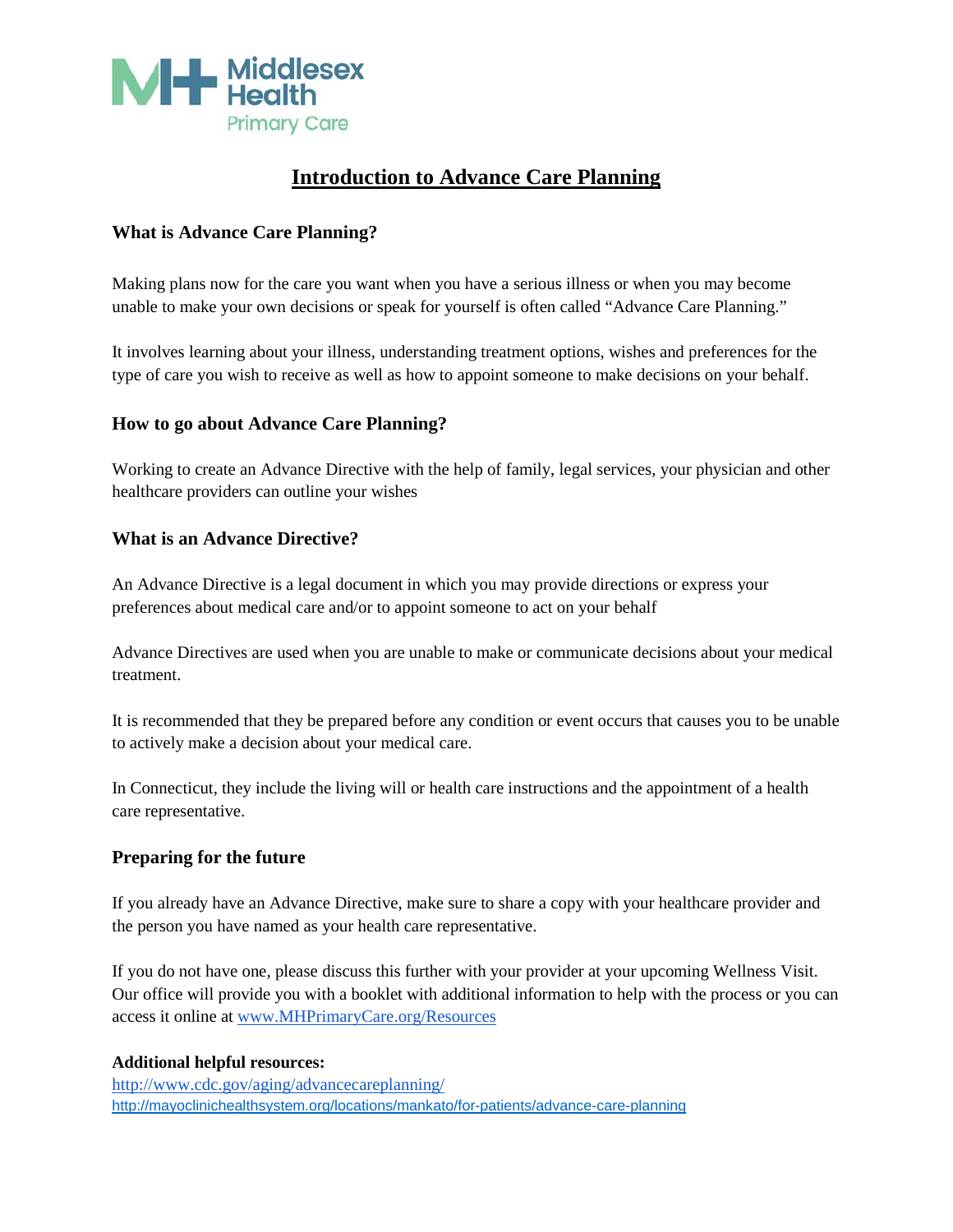| MIDDLESEX HEALTH PRIMARY CARE - Wellness Assessment Form                                                                                                                  |                                                                                                                             |  |  |  |
|---------------------------------------------------------------------------------------------------------------------------------------------------------------------------|-----------------------------------------------------------------------------------------------------------------------------|--|--|--|
| Name:                                                                                                                                                                     | Date: $\frac{1}{\sqrt{1-\frac{1}{2}}\cdot\frac{1}{2}}$<br>DOB:                                                              |  |  |  |
| 1. In the past year, have you had any new medical<br>diagnoses or surgical procedures?                                                                                    | 11. Who do you live with?<br>$\Box$ Alone<br>$\Box$ Spouse / Significant other<br>$\Box$ Family                             |  |  |  |
| 2. In the past year, have you been hospitalized, seen in<br>the emergency room, or stayed in a nursing home?<br>$\square$ No                                              | $\Box$ Assisted Living<br>$\Box$ Nursing Home                                                                               |  |  |  |
| 3. List additional health care providers involved in<br>your care? Please list name and specialty.                                                                        | 12. Do you plan on changing your current living<br>arrangement in the next year?                                            |  |  |  |
|                                                                                                                                                                           | 13. Do you have any home safety concerns? (such as<br>poor lighting or loose rugs)                                          |  |  |  |
| 4. Are you currently working?                                                                                                                                             |                                                                                                                             |  |  |  |
| Ves Occupation: Vestion Alberta Contains<br>$\square$ No                                                                                                                  | 14. In a typical week, how often do you forget to take<br>your medications?                                                 |  |  |  |
| 5. In a typical day and week, how many alcoholic<br>beverages do you consume? (e.g. beer or wine)                                                                         | $\Box$ Never<br>$\Box$ Seldom<br>$\square$ Sometimes<br>$\Box$ Often                                                        |  |  |  |
| 6. Do you smoke?                                                                                                                                                          | $\Box$ Always                                                                                                               |  |  |  |
| $\Box$ Never $\Box$ Former Smoker $\Box$ Current smoker<br>7. How would you describe your diet?                                                                           | 15. Do you think that any of your pills are making you<br>sick?                                                             |  |  |  |
| $\Box$ Diabetic<br>$\Box$ Heart Healthy                                                                                                                                   | $\Box$ Maybe<br>$\square$ No<br>$\Box$ Yes                                                                                  |  |  |  |
| □ "Meat & Potatoes"<br>$\Box$ Mediterranean<br>$\Box$ Vegetarian                                                                                                          | 16. During the past four weeks, have you felt anxious,<br>depressed, irritable, sad, or blue?<br>$\square$ No<br>$\Box$ Yes |  |  |  |
| $\Box$ Other: $\Box$                                                                                                                                                      | 17. Does your physical or emotional health limit your<br>social activities with family and/or friends?                      |  |  |  |
| 8. Do you exercise regularly? (At least 30 minutes 3 times<br>a week)<br>$\square$ No<br>$\Box$ Yes<br>9. Have you fallen in the past year?<br>$\square$ No<br>$\Box$ Yes | $\Box$ Never<br>$\Box$ Seldom<br>$\square$ Sometimes<br>$\Box$ Often<br>$\Box$ Always                                       |  |  |  |
| 10. How often do you feel unsteady, dizzy or are afraid<br>of falling?                                                                                                    | 18. Do you, or others, have concerns about your<br>vision?                                                                  |  |  |  |
| $\Box$ Never                                                                                                                                                              | $\Box$ Yes<br>$\square$ No                                                                                                  |  |  |  |
| $\Box$ Seldom<br>$\square$ Sometimes<br>$\Box$ Often                                                                                                                      | 19. Do you, or others, have concerns about your<br>hearing?                                                                 |  |  |  |
| $\Box$ Always                                                                                                                                                             | $\Box$ No $\Box$ Yes                                                                                                        |  |  |  |

Always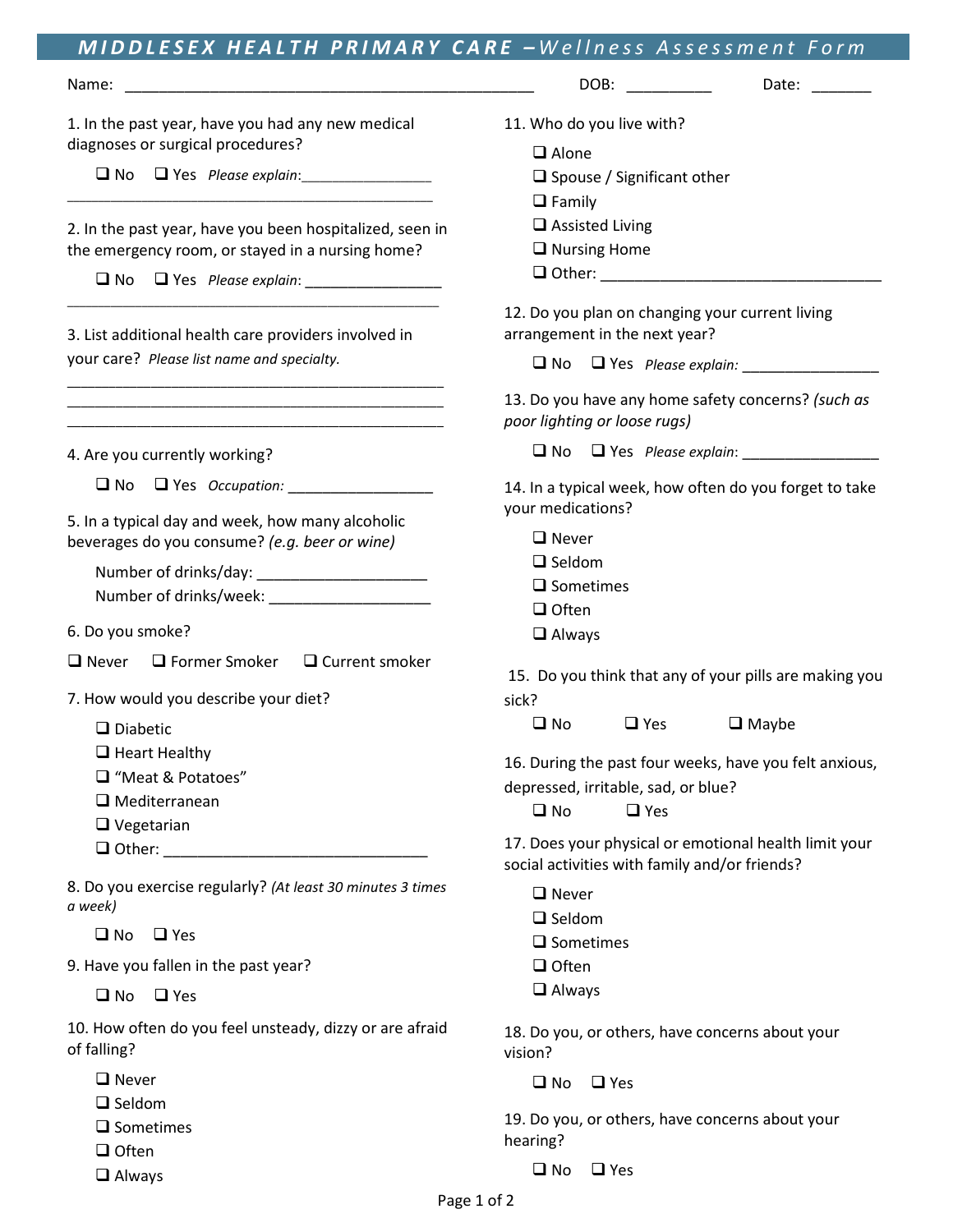## *M I DDLESEX HEALTH PRIMARY CARE – Wellness Assessment Form*

Name: et al. 2008: Entrance and the set of a set of a set of a set of a set of a set of a set of a set of a set of a set of a set of a set of a set of a set of a set of a set of a set of a set of a set of a set of a set of

20. Do you have any dental concerns?

□ No □ Yes

21. Do you have trouble with bowel movements or controlling your urine?

No Yes *Please explain*: \_\_\_\_\_\_\_\_\_\_\_\_\_\_\_

22. Do you have any open wounds, sores, or areas of skin breakdown?

 $\Box$  No  $\Box$  Yes *Please explain*:

23. During the past 4 weeks, how much bodily pain have you generally had?

- $\Box$  No pain
- □ Mild pain
- $\Box$  Moderate pain
- $\Box$  Extreme pain

24. For each of the following activities, are you able to perform them *without help* OR *need some help*:

| <b>Activity</b>           | Without<br>Help | <b>Need</b><br>Help |  |
|---------------------------|-----------------|---------------------|--|
| Using the toilet          |                 |                     |  |
| <b>Bathing</b>            |                 |                     |  |
| <b>Dressing</b>           |                 |                     |  |
| Eating                    |                 |                     |  |
| Getting out of bed/ chair |                 |                     |  |
| Walking                   |                 |                     |  |
| Preparing meals           |                 |                     |  |
| Housework                 |                 |                     |  |
| Shopping and errands      |                 |                     |  |
| Using the telephone       |                 |                     |  |
| Managing money            |                 |                     |  |
| <b>Driving</b>            |                 |                     |  |
| Taking medications        |                 |                     |  |

25. Do you use any of the following special equipment?

| Equipment                                  | <b>No</b> | Yes | <b>Need</b> |
|--------------------------------------------|-----------|-----|-------------|
| Cane                                       | n         | П   | n           |
| Walker                                     | n         |     | n           |
| Wheelchair                                 |           |     |             |
| Chairlift                                  | ∩         | ∩   | ∩           |
| <b>Bedside Commode</b>                     | n         |     | ∩           |
| Raised toilet seat                         | n         | □   | n           |
| Grab bars in bathroom                      | ∩         |     | n           |
| Bath bench / Shower chair                  | ∩         | ∩   | ∩           |
| Life line                                  | ⊓         | n   | n           |
| <b>Handrails on stairs</b>                 | ∩         | n   | П           |
| Ramps                                      | ∩         |     | ∩           |
| Oxygen                                     | ∩         |     |             |
| CPAP / BiPAP                               | n         |     | n           |
| Hospital bed                               |           |     |             |
| Protective undergarments<br>(e.g. Depends) |           |     |             |
| Catheter, feeding tube or<br>colostomy bag |           |     |             |

26. Do you, or others, have concerns about your memory?

 $\Box$  No  $\Box$  Yes  $\Box$  Maybe

27. Do you have someone available to help you if you need assistance?

 $\Box$  No  $\Box$  Yes  $\Box$  Sometimes

28. Do you have a living will or advanced directive?

 No Yes *(please bring a copy for our records)*

29. Do you have any additional questions or concerns?

\_\_\_\_\_\_\_\_\_\_\_\_\_\_\_\_\_\_\_\_\_\_\_\_\_\_\_\_\_\_\_\_\_\_\_\_\_\_\_\_\_\_\_\_ \_\_\_\_\_\_\_\_\_\_\_\_\_\_\_\_\_\_\_\_\_\_\_\_\_\_\_\_\_\_\_\_\_\_\_\_\_\_\_\_\_\_\_\_ \_\_\_\_\_\_\_\_\_\_\_\_\_\_\_\_\_\_\_\_\_\_\_\_\_\_\_\_\_\_\_\_\_\_\_\_\_\_\_\_\_\_\_\_

No Yes *Please explain:* \_\_\_\_\_\_\_\_\_\_\_\_\_\_\_\_

*PCP Signature:\_\_\_\_\_\_\_\_\_\_\_\_\_\_\_\_\_\_\_\_\_\_\_\_\_\_ Date: \_\_\_\_\_\_\_\_\_\_*